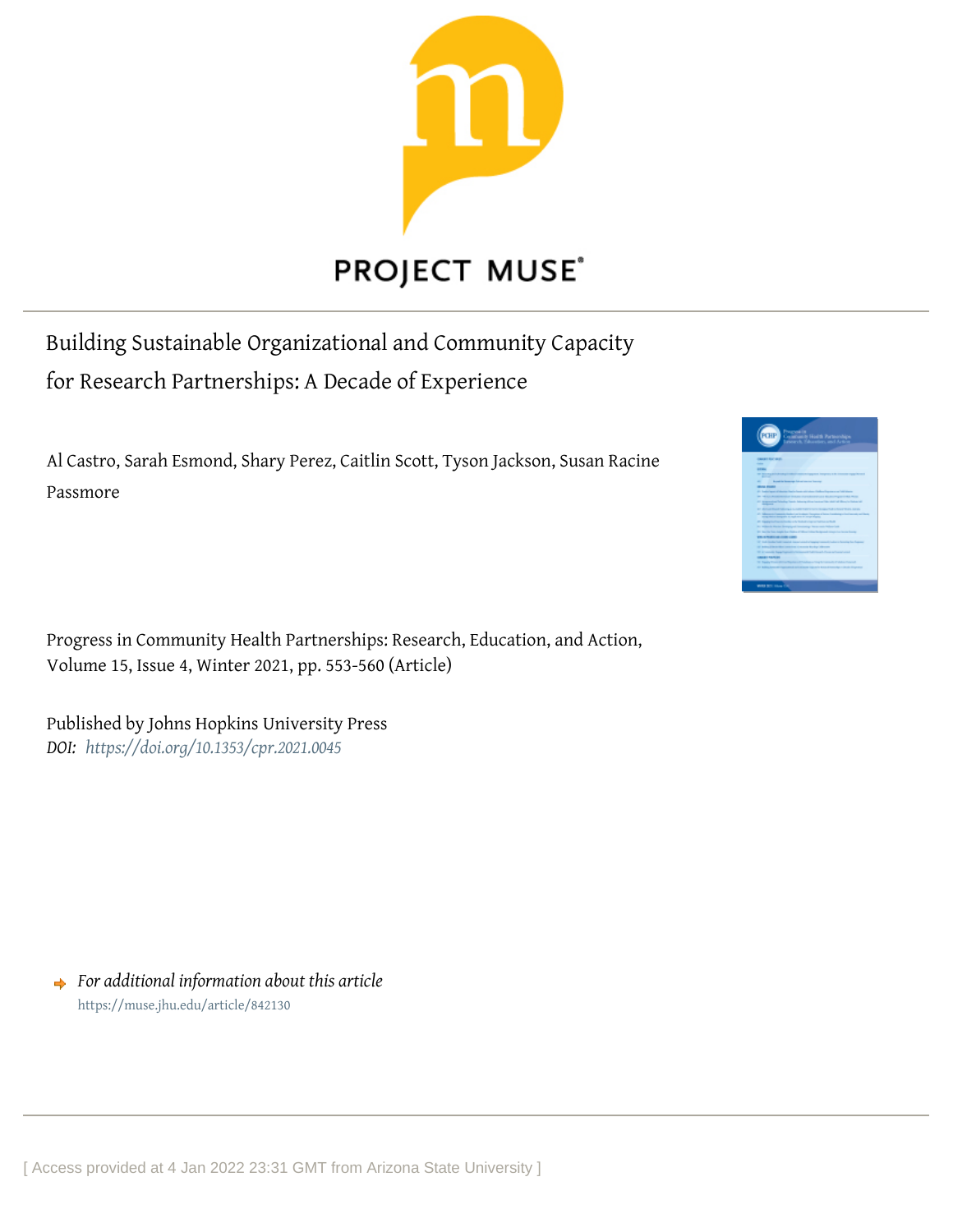## **<sup>553</sup>** COMMUNITY PERSPECTIVE

# Building Sustainable Organizational and Community Capacity for Research Partnerships: A Decade of Experience

#### Al Castro<sup>1</sup>, Sarah Esmond, MS<sup>2</sup>, Shary Perez<sup>1</sup>, Caitlin Scott<sup>2</sup>, Tyson Jackson<sup>2</sup>, and Susan Racine Passmore, PhD<sup>2</sup>

(1) United Community Center/Centro de la Comunidad Unida; and (2) Collaborative Center for Health Equity, School of Medicine and Public Health, University of Wisconsin- Madison

Submitted 12 June 2020, revised 24 March 2021, accepted 8 June 2021.

#### Abstract

The purpose of this article is to share community partner perspectives of impact and lessons learned from a decade long community-academic partnership between the Collaborative Center for Health Equity at the University of Wisconsin-Madison, and the United Community Center/Centro de la Comunidad Unida, a nonprofit community-based organization providing services across the lifespan for Latino communities of Milwaukee. The partnership was established in 2010 to support bidirectional communication, trust building and mutual benefit though community engaged research and collaborative student teaching. Over the years, we have achieved a variety of outcomes on both sides of the partnership. For our community organization, the partnership has

evolved to create substantial benefits through opportunities for new collaborations, service program development and grantsmanship. Several factors contributed to our success including sustained stable funding not tied to an individual research project and academic investment in community capacity.

#### Keywords

Community health partnerships, health disparities, community health research, health promotion, power sharing, community engagement, Latinos

Ilwaukee is home to 40% of all Latinos in Wisconsin,<br>
a community that has rapidly grown during the<br>
past few decades.<sup>1</sup> Over this time, we faced many<br>
challenges including economic disadvantage, anti-immigration a community that has rapidly grown during the past few decades.<sup>1</sup> Over this time, we faced many sentiment and policies, and health inequities.<sup>1-4</sup> The United Community Center/Centro de la Comunidad Unida (UCC) was established in 1970 as a trusted community resource. In those days it was a small neighborhood center. Today UCC is a large, well-established non-profit community organization of over 400 employees serving 18,000 residents of Milwaukee County through a wide range of programs in education, early childhood development, youth services, elderly services, cultural arts, recreation, community development, and health and human services across the life span. We owe our success

to many things, including a strong community and exceptionally hard-working staff. UCC and its programs have also benefitted from a vibrant, long-standing community-academic partnership with the University of Wisconsin-Madison (UW), Collaborative Center for Health Equity (CCHE). This partnership was established with the shared goals of increasing Latino representation in research and increasing research on topics of interest and direct applicability to the Latino community. The positive impact of community partnership on academic health centers is well documented from the researcher perspective.5–7 Less often presented are longer-term benefits for the community partner. We reflect here on what our decade long partnership has meant to our growth as a community-based organization (CBO).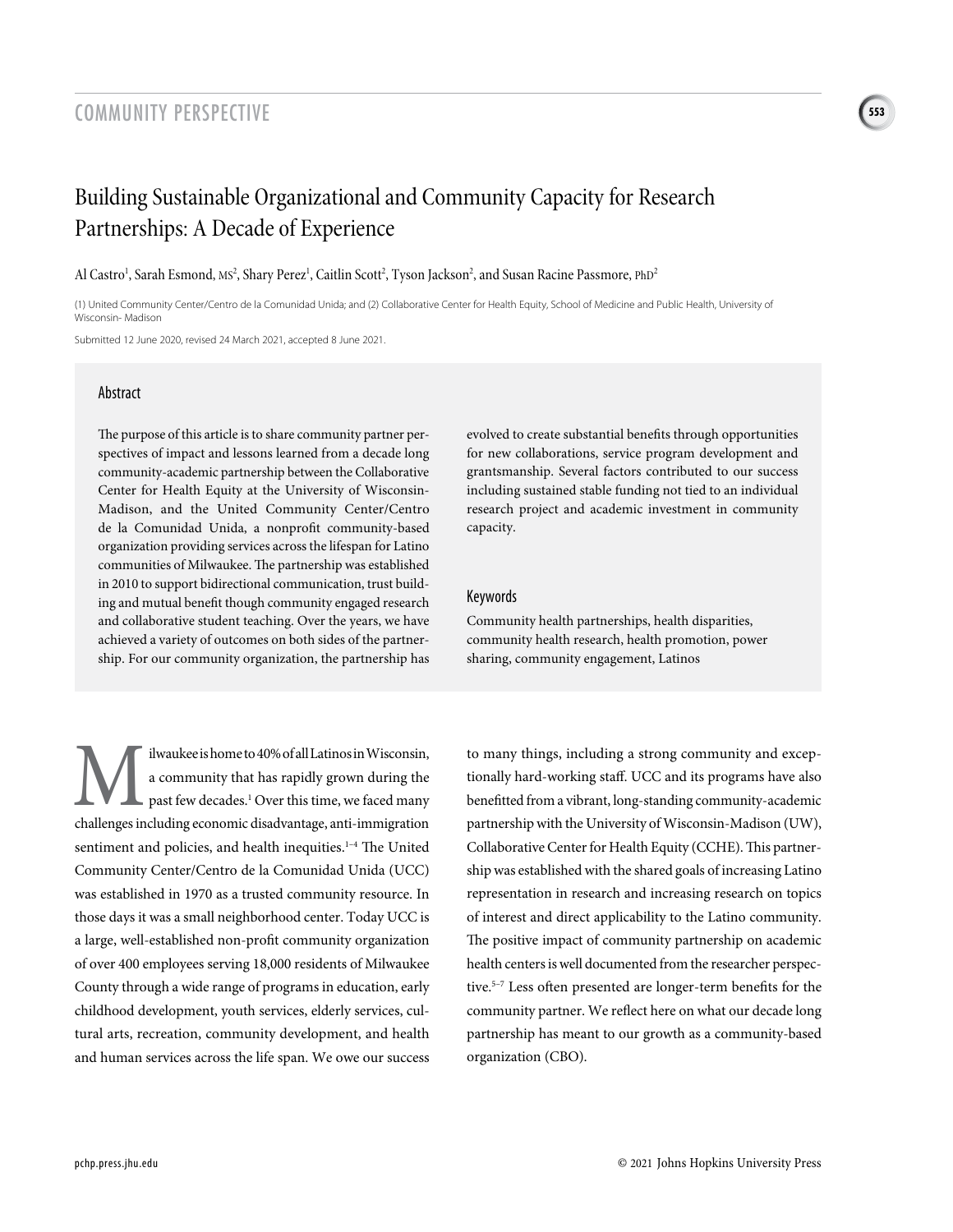#### A PARTNERSHIP FORMS

**554**

The partnership began in response to interest on both sides in late 2009. The UCC leadership recognized the potential to harness academic research to strengthen effectiveness of service provision, thus, our Director approached the Dean of the UW-Madison School of Medicine and Public Health. At the same time, the Wisconsin Prevention of Obesity and Diabetes group (WI POD), an interdisciplinary network of physician researchers at UW-Madison, had a project in need of community partners. Lacking experience in community engagement, WI POD relied on support from the CCHE, a then newly designated Center of Excellence in Minority Health and Health Disparities Research by the National Institute on Minority Health and Health Disparities Research (NIMHD P60MD003428).<sup>5-7</sup> CCHE brokered an agreement which established the first UCC/CCHE "Research Ambassador" (RA), supported as a UCC employee, to facilitate the WI POD Healthy Alternatives Partnership Program for Youth (HAPPY) program.

In our partnership, there was a strong emphasis on sustainability from the beginning. Like many CBO's, UCC was interested in a long-term commitment. CCHE was prepared for such a relationship, since its leadership had extensive experience in community engagement, and support from the CCHE Center of Excellence award.5,7 As such, the agreement did not directly tie the RA position or the relationship to the HAPPY project. To demonstrate trustworthiness and preserve UCC's autonomy, CCHE instead proposed a full-time RA position embedded within UCC. The position was financially supported by CCHE, but the person was hired and employed directly by UCC. This structure positioned the RA as part of UCC from the beginning and, as such, the RA understood our priorities and organizational culture. With UCC's autonomy over who was in the RA position, research became part of our mission rather than "added on" work.

Many factors were critical to success of the initial community-academic partnership such as the first person employed in the RA position. Initially, UCC staff were skeptical about working with researchers. Some doubted a group of largely white academics would have anything of value to offer to their work in the community. Others felt protective of their clients, especially the more vulnerable children and the elderly. The first RA, a fully bilingual Latina with a Master of Public Health degree, was both passionate about community-based health research and the Latino community served by UCC. Her efforts to maximize communication early on influenced success of the partnership. For example, she scheduled extra time after meetings with researchers to hold informal "town hall" sessions to answer questions from staff and explore potential problems in communication and workflow. Any problems were caught early and resolved with the research team. This process provided a guided transition that helped allay staff anxiety while maintaining quality of service provided to clients.

Over time, the staff began to see how research could benefit their clients. For example, in 2012, staff in the UCC Memory Clinic observed the magnitude of stress experienced by family caregivers and lack of culturally appropriate services to support them. Academic partners helped us create and get funding for a two-year pilot project to fill the gap. *Cuidadores Latino Unidos* was an adaptation of an evidence-based support program originally developed for Caucasian family caregivers.8 We adapted that model into a pilot intervention for the Latino culture, trained our bachelor level bilingual social workers to deliver the program, building our internal capacity, and saw significant reductions in depression and increases in feelings of social connectedness. A manuscript is being written on this project. In time, success of this project led to development of a Milwaukee based Latino Consortium led by UCC and, supported by the local Alzheimer's Association, other community partners and academic representatives. This consortium eventually leveraged a new five year grant in 2018 from the United States Department of Health and Human Services, Administration on Community Living (\$980,000) to expand our ability to serve our families impacted by dementia through earlier detection of dementia, a mobile memory clinic and expanded services for our Latino families.

We also learned from mistakes along with our academic partners. For example, in one project, a research team approached us to test a diabetes intervention with a Latino population. This team came to us with everything in place, including the intervention that was developed and tested with a different ethnic population, data collection methods and recruitment procedures. UCC staff were asked to assist with access to the target population and did not have much opportunity to provide feedback on the intervention or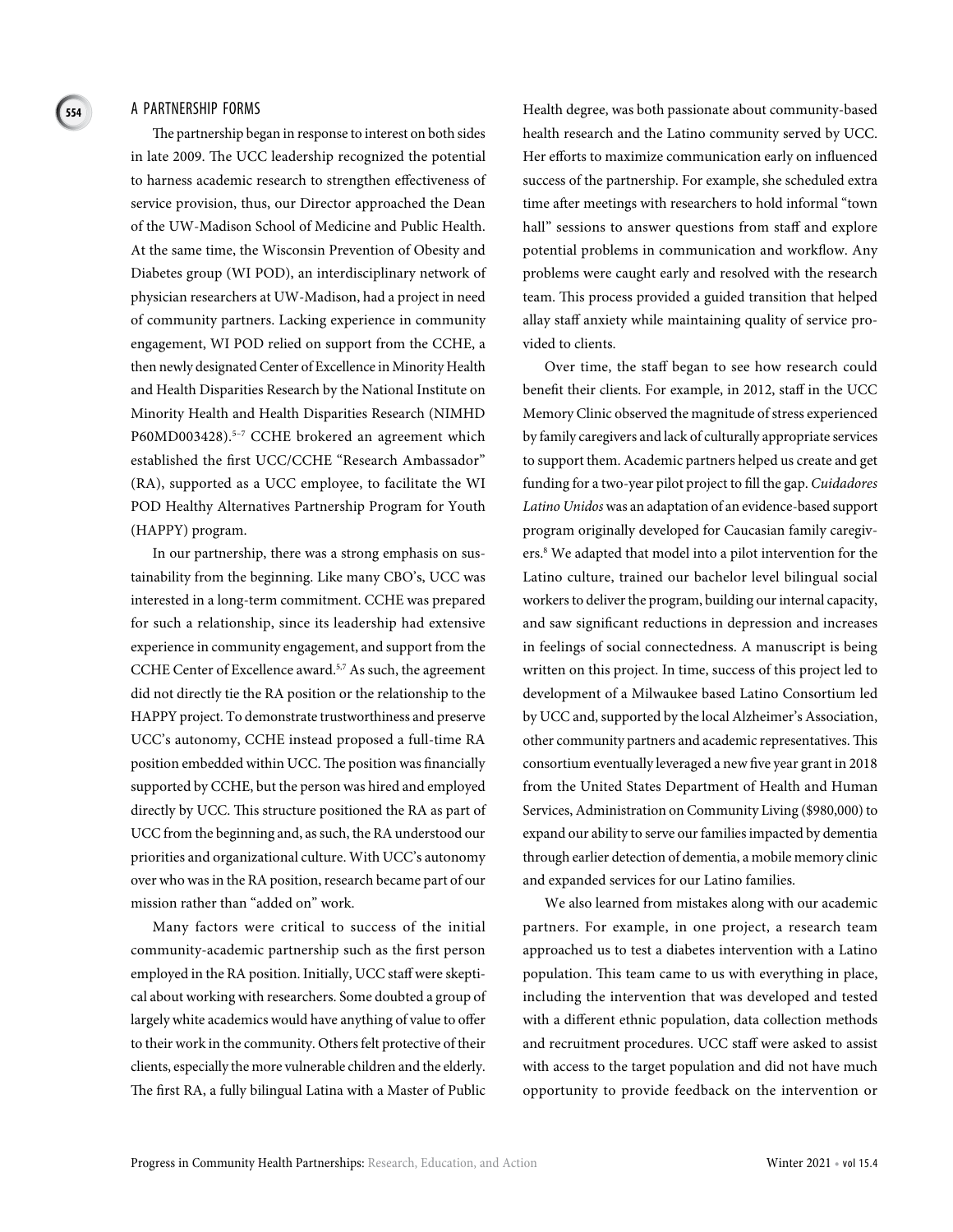methodology. Unfortunately, the project's initial recruitment and enrollment efforts, which relied almost entirely on research staff from outside our community, fell flat at UCC. Our clients did not respond well to the group recruitment method and group consenting process. They were confused by complicated eligibility requirements and experienced difficulties communicating their questions or problems to the research staff. After feedback from our staff, the research team modified its approach, involved the RA more directly and experienced greater success.

We have since learned to avoid these types of "plug and play" approaches. We now know that we work best with researchers who come to us with flexible ideas and an authentic commitment to incorporating our thoughts and perspectives in the co-design of projects. We also learned that having effective and frequent communication with principal investigators and research staff can help resolve conflicts caused by differences in the priorities of "science" versus service delivery. In early days, we struggled with long informed consent documents, inflexible eligibility requirements, exclusion of individuals with similar needs from "intervention" groups and other issues that range from annoyances to significant emotional and ethical dilemmas for our staff. We have learned to say "no" to researchers and projects that do not meet our needs, and insist on equitable involvement of UCC staff and/ or the community in project planning and delivery.

Over the years, our infrastructure also grew. UCC developed and expanded infrastructure to accommodate interest from other researchers and build capacity for communityengaged research. We evolved from lack of organization around research activities before 2010 to establishment of the RA position embedded in the Human Services unit, resulting in an independent Health Research Program. Today the Health Research Program is staffed by a Director, RA and interns who work together to vet new or pending research proposals from universities in a structured "one-door in" approach. A structured decision-making process is also now in place to guide this process, with approval from executive leadership. (See Appendix 1: UCC Health Research Program Infrastructure materials.)

Since 2010, seven UCC employees have filled the role of RA. They have worked on many federally and locally funded research projects addressing topics such as obesity prevention,

Alzheimer's disease, precision medicine, mental health, chronic disease management, cancer, and falls prevention. For all of these projects, RAs served as an initial "sounding board" for new researchers coming to Milwaukee to plan their project concepts. We provide advice and consultations to create effective and culturally appropriate approaches. The RAs are first to assess appropriateness of a proposed project and weigh in on our available internal bandwidth to support it. If they deem it acceptable, the Health Research Program often assists with hosting preliminary focus groups to increase community and participant voice in the design and implementation of the research. RAs continue to provide guidance and consultation to researchers as the project moves along and assist with dissemination activities as needed.

By not tying the partnership to a single project, we were able to explore new ways to collaborate over the years. For example, RAs have played a role in the professional development of UW-Madison medical students, faculty and scholars through numerous training programs. The most impactful of these have been the CCHE's Health Equity Leadership Institute and the School of Medicine Public Health's Training in Urban Medicine and Public Health (TRIUMPH) programs. Since 2012, UCC staff have served on the Health Equity Leadership Institute faculty for eight nationally representative cohorts of early stage scholar investigators.9 In TRIUMPH, RAs sit on the community advisory board and serve as liaison and mentor for students in community medicine.10 UCC has been the site of several TRIUMPH student projects and the RAs have helped many students transform community priorities and needs into suitable projects.

#### ORGANIZATIONAL AND COMMUNITY BENEFITS

There have been many benefits to UCC and the Latino community of Milwaukee over our decade in partnership with CCHE. As noted, UCC has been able to leverage research capacity and create new and effective service activities such as our work to support families impacted by dementia. In addition, the program empowered RAs at UCC to better inform and educate other UCC staff and program leaders about health inequities and the use of "science" to better understand how to serve our clients.<sup>11-15</sup> For example, while we were aware that diabetes and obesity were problems for the Latino community, researchers helped us see the problem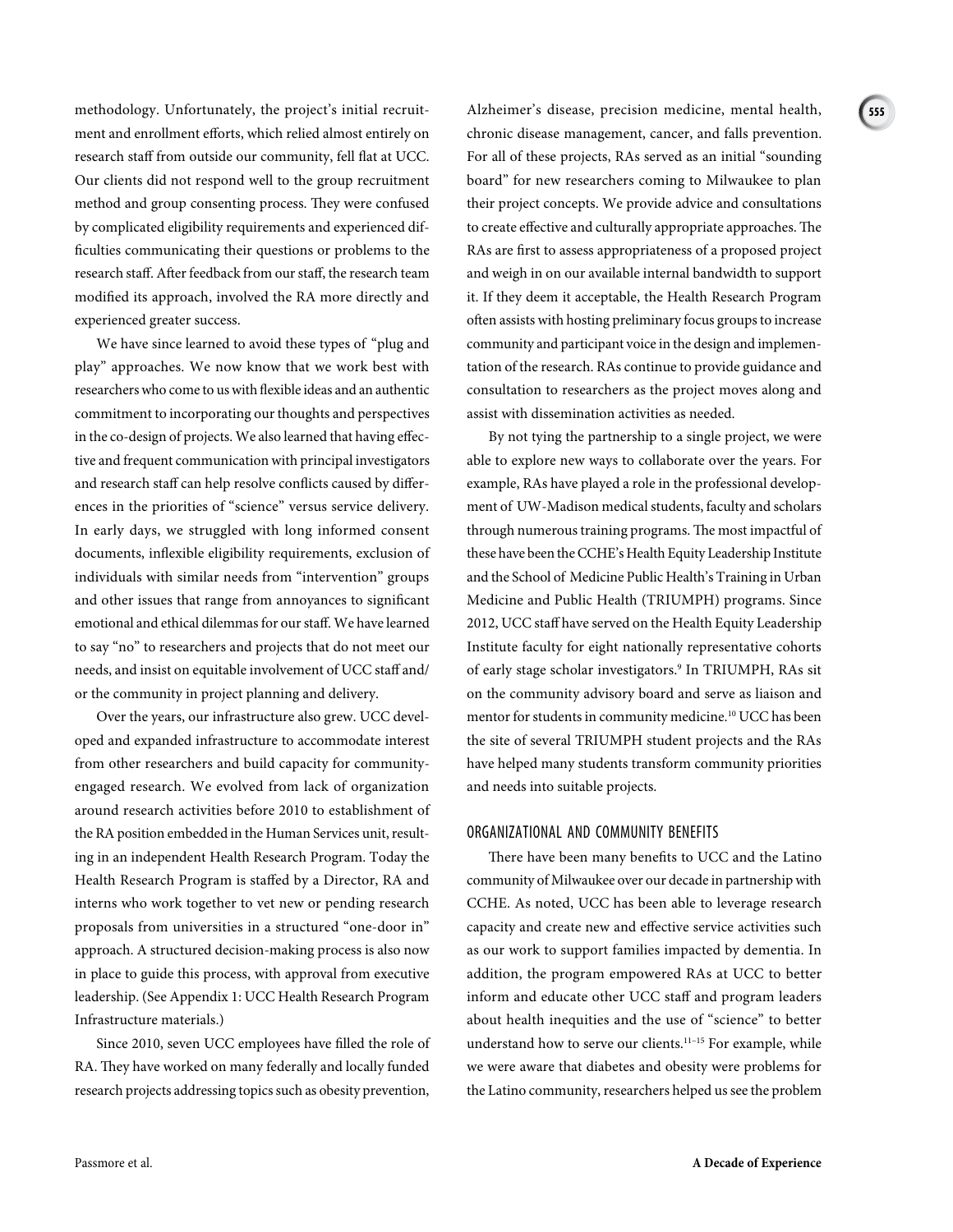in greater detail in our specific client community and helped us design and test new interventions. The original HAPPY project found 30% of children in the UCC-run charter school were obese and helped us institute programming to prevent childhood obesity through school-based youth nutrition and fitness programs.16–20 Similarly, a TRUIMPH student helped us by implementing a diabetes assessment in our school and elderly programs. She found both high rates of diabetes as well as low levels of active diabetes management which led to new programs to address diabetes across the lifespan. These include the *Salud de la Mujer* project, which developed and used Spanish photobooks (fotonovelas) and a community-driven and locally created Spanish soap opera (*Dulce Tentacion*) to effectively educate and communicate with the Latino community about diabetes*.* 14 We have also been on the "ground floor" of other new interventions for Latinos such as *Cuiadadores Latino Unidos* (described elsewhere in this article) and *Pisando Fuerte,* a Spanish language and cultural adaptation of *Stepping On*, and an evidence-based falls prevention program. This program will soon be available for older clients and our staff are the first Spanish speaking facilitators.<sup>11</sup>

Our partnerships have been an asset to our work in direct service delivery. As CBOs evolve and their funding sources and target groups develop and change, we often encounter expectations from funders and the community for measuring outcomes and change rather than counting raw numbers of persons served or activities provided. Many funding sources now require more use of evidence-based interventions and processes. These expectations can pose a challenge to CBOs not familiar with evidence-based interventions, data collection, valid outcome measurements, and other such concepts. Collaboration is key to effectively fulfill contract requirements from funders and remain competitive as a service provider. Our Health Research Department has been vital to our ability to demonstrate evaluation capacity when applying for and managing grants. In fact, a previous RA has gone on from that position to become the internal evaluator of a large award from the Substance Abuse and Mental Health Services Administration. Since 2010, via the RA and its health research programs, UCC has been able to leverage about \$2.4 million in new research or program improvement funding for the organization (see Appendix 2: UCC Funding History).

The UCC/CCHE partnership benefitted the wider Latino community in Milwaukee in other ways as well. Over the years, RAs have built credibility with other community partners and organizations. We have been able to "spread the wealth" so UCC does not have a monopoly over the voice of the Latino community. RAs have been called upon to consult on outreach strategies to involve other Latino serving organizations in the UW-Madison's statewide health survey, Survey on the Health of Wisconsin, and the National Institutes of Health (NIH), *All of Us* project, a component of the nationwide NIH Precision Medicine Initiative. RAs now reach out to other Latino CBOs and coalitions. The Program Director of the Health Research Department's involvement with the Milwaukee Latino Health Coalition led to formation of a new Research Action Committee which he chairs. The current RA serves on advisory committees for several research projects involving other CBOs and universities. As members of the Latino Aging Consortium in Milwaukee, we have worked to ensure research activities are included in its structured mission to address chronic aging issues among Latino older adults.

Finally, our partnership has created opportunities for professional development. Over the years, RAs at UCC have used the experience as a springboard for their careers. For example, two previous RAs moved into research positions at local private and state universities, another is enrolled in a PhD program at the University of California-Davis and a third advanced to UCC management role in quality assurance. UCC staff are published co-authors through their work with UW-Madison researchers and others.11–13,18,21 We have also collaborated with other universities to increase the pipeline of future health professionals through programs to engage undergraduate Latino students at local universities.

#### CONCLUSION

Both sides of our community-academic relationship have benefitted during our 10 years together. We encourage other CBOs to consider our model and similar types of research collaborations. The concept of a community-academic research partnership may be unfamiliar to many CBOs either due to the character, mission and structure of the organization or upon reflection of immediate priorities of the target population served. Grassroots single-service organizations, particularly, may not see research as part of their mission or capacity. Their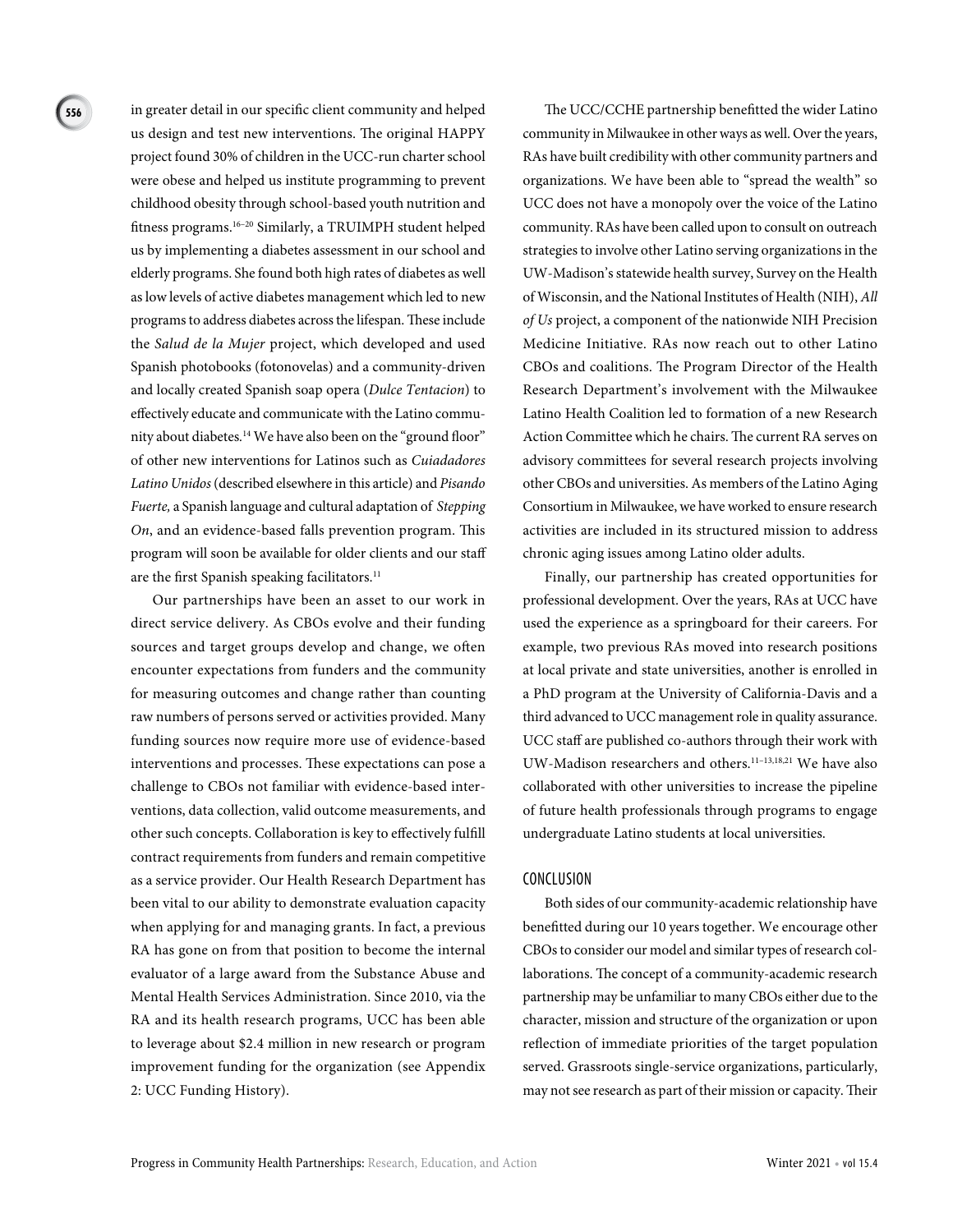drive and energy are focused on providing direct services to their community and they may view research as intrusive, complicated, and time intensive. This is understandable and it is how many of us saw it in the beginning.

However, involvement in community engaged research provides opportunities to learn how to use "science" to get a better handle on how to create effective programs and build new directions to grow. Research provides opportunities to highlight health disparities in our communities to key stakeholders and facilitates a direct voice in how researchers plan and conduct health disparity studies, while being treated as equals with valued expertise to offer.

Finding the "right" academic partner is key. Larger scale grants, such as the NIH Centers of Excellence awards, can be opportunities to provide a base of stability to build partnerships that thrive.<sup>5,7</sup> Our advice would be to resist relationships that appear limited to a single, one-and-done research project. These can feel more like "vendor/purchaser" relationships rather than long term investments. Once that type of project ends there is no financial or structural support to maintain a partnership and growth may not be consistent or advanced for either the community or academic partner. Our experience tells us the real benefit is found over time. Our partners at CCHE agree the foundation of our relationship in the RA position and 10 years of stability have been critical to the breadth and depth of what we have achieved together. For UCC, the community academic partnership has been critical to our growth from a small agency to a large, established and mature CBO now focused on making systemic changes to improve the wellbeing of the community.

#### ACKNOWLEDGMENTS

The authors thank all of those who have filled the position of the UCC/CCHE RA over the years in addition to our authors Al Castro and Shary Perez. They are Angelica Rendon Delgado, Magdalisse Henderson, Marcia Villa Walton, Militza Bonet Vazquez, and Mirtha Sosa Pacheco. We would also like to note that the creation of our partnership was supported by a Center of Excellence award from the National Institute for Minority Health and Health Disparities (P60MD003428). CCHE is currently supported by the UW Institute for Clinical and Translational Research, a Clinical and Translational Science Award (CTSA), from the NIH National Center for

Advancing Translational Sciences (NCATS) (UL1TR002373). The content is solely the responsibility of the authors and does not necessarily represent the official views of funders.

#### REFERENCES

- 1. Levine, Mark. Latino Milwaukee: A Statistical Portrait. University of Wisconsin-Milwaukee, Center for Economic Development [updated 2016]. Available from: https://www .greatermilwaukeefoundation.org/files/7914/6215/2972/ Latino\_Milwaukee\_Study\_2016.pdf
- 2. Healthiest Wisconsin 2020 Baseline and Health Disparities Report. Healthiest Wisconsin 2020 Baseline and Health Disparities Report; 2014. Wisconsin Department of Health Services.
- 3. Wisconsin Collaborative for Healthcare Quality and the University of Wisconsin Health Innovation Program. Wisconsin Health Disparities Report; 2019. Wisconsin Collaborative for Healthcare Quality.
- 4. Ismay J. Victim of Milwaukee acid attack says he was told to 'go back to your country.' The New York Times [updated 2019 Nov 4; cited 2020 May 1]. Available from: https://www .nytimes.com/2019/11/04/us/milwaukee-acid-attack-victim .html
- 5. Standifer, MPH M, Julie Baldwin P, Jenna Davis MPH, et al. A transdisciplinary approach to eliminate cancer disparities: An overview of community engagement and outreach efforts in a National Institute of Health Center for Excellence. J Health Disparities Res Pract. 2014;7(2).
- 6. Walsh M, Rivers D, Pinzon M, Entrekin N, Hite E, Baldwin J. Assessment of the perceived role and function of a community advisory board in a NIH Center of Excellence: Lessons learned. J Health Disparities Res Pract. 2015;8(3).
- 7. Hatfield PM, Sorkness CA, Esmond SL, Adams AK. Achievements in health equity: Nesting an NIMHD Center of Excellence within a CTSA. Clin Transl Sci. 2015;8(1):5–7.
- 8. Mittelman MS, Roth DL, Haley WE, Zarit SH. Effects of a caregiver intervention on negative caregiver appraisals of behavior problems in patients with Alzheimer's disease: Results of a randomized trial. J Gerontol Ser B. 2004;59(1):P27–P34.
- 9. Butler J, Fryer CS, Ward E, et al. The Health Equity Leadership Institute (HELI): Developing workforce capacity for health disparities research. J Clin Transl Sci. 2017;1(3):153–9.
- 10. Haq C, Stearns M, Brill J, et al. Training in urban medicine and public health: TRIUMPH. Acad Med. 2013;88(3):352–63.
- 11. Mora Pinzon M, Myers S, Jacobs EA, et al. "Pisando Fuerte": An evidence-based falls prevention program for Hispanic/ Latinos older adults: results of an implementation trial. BMC Geriatr. 2019;19(1):258.
- 12. Hanlin ER, Delgado-Rendón A, Lerner EB, Hargarten S, Farías R. Fall risk and prevention needs assessment in an older adult Latino population: A model community global health partnership. Prog Community Health Partnersh. 2013; 7(2):191–9.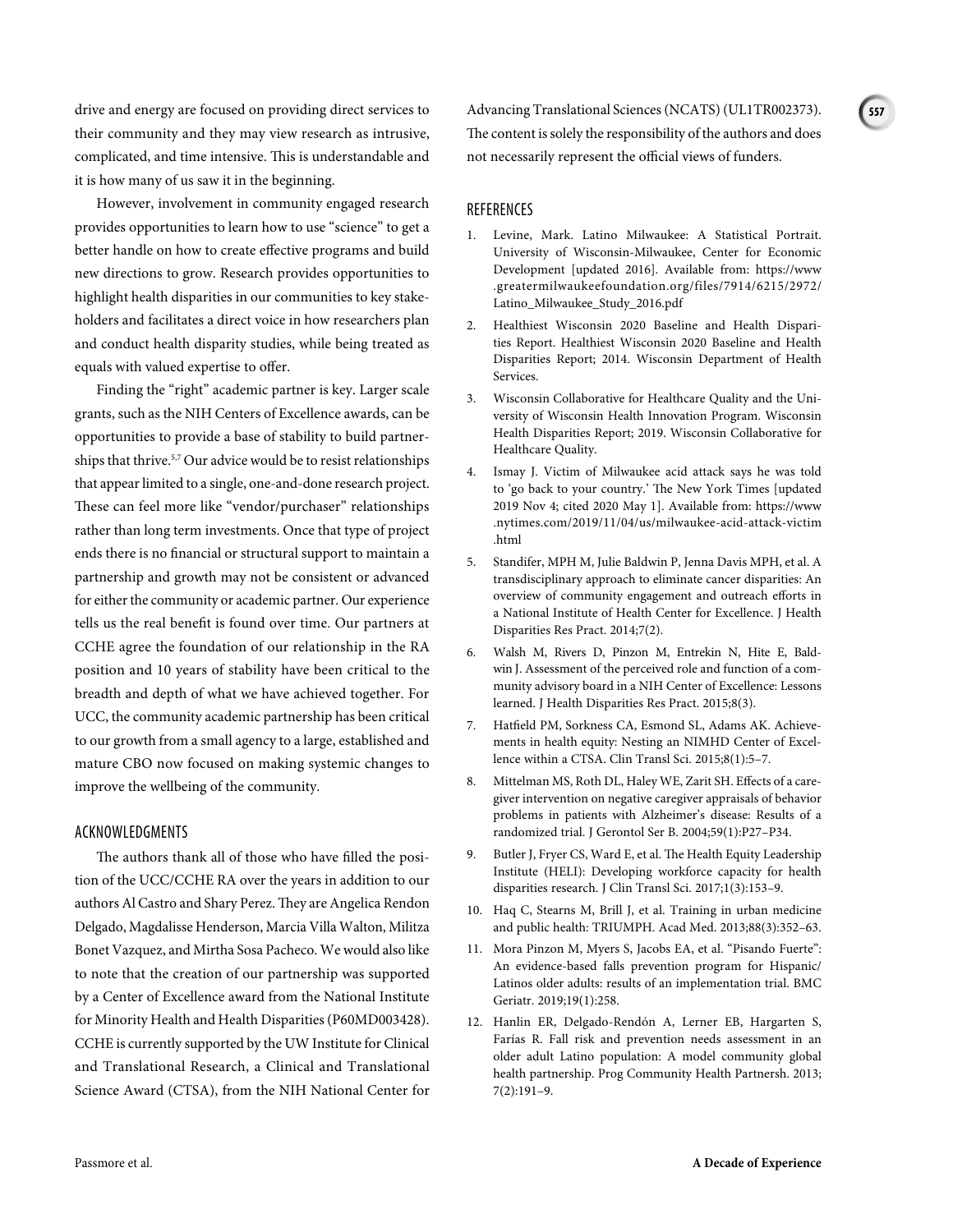13. DeNomie M, Medić V, Castro A, Vazquez MB, Rodriguez B, Kim J. Lessons learned from a community–academic project using telemedicine for eye screening among urban Latinos. Prog Community Health Partnersh. 2019;13(2):183–9.

**558**

- 14. Hinojosa MS, Nelson D, Hinojosa R, et al. Using Fotonovelas to promote healthy eating in a Latino community. Am J Public Health. 2011;101(2):258–9.
- 15. Gerdes AC, Kapke TL, Grace M, Castro A. Feasibility, acceptability, and preliminary outcomes of a culturally adapted evidence-based treatment for Latino youth with ADHD. J Atten Disord. Published online 2019:1087054718821729.
- 16. Santiago-Torres M, Adams AK, Carrel AL, LaRowe TL, Schoeller DA. Home food availability, parental dietary intake, and familial eating habits influence the diet quality of urban Hispanic children. Child Obes. 2014;10(5):408–15.
- 17. Santiago-Torres M, Cui Y, Adams AK, et al. Structural equation modeling of the associations between the home environment and obesity-related cardiovascular fitness and insulin resistance among Hispanic children. Appetite. 2016;101:23–30.
- 18. Santiago-Torres M, Cui Y, Adams AK, et al. Familial and individual predictors of obesity and insulin resistance in urban Hispanic children. Pediatr Obes. 2016;11(1):54–60.
- 19. Jacquart SR, Schoeller DA, Adams AK, et al. A pilot study evaluating the feasibility of a summer gardening program to prevent summer weight gain in overweight adolescents. FASEB J. 2010;24(1 Suppl):741.7–741.7.
- 20. Carrel AL, Sledge JS, Ventura SJ, Eickhoff JC, Allen DB. GPS suggests low physical activity in urban Hispanic school children: A proof of concept study. Int J Pediatr Endocrinol. 2014;2014(1):25.
- 21. Kim JE, Medic V, Castro A, et al. Teleophthalmology in a community setting to improve eye health among Latinos: A paradigm shift. Invest Ophthalmol Vis Sci. 2016;57(12).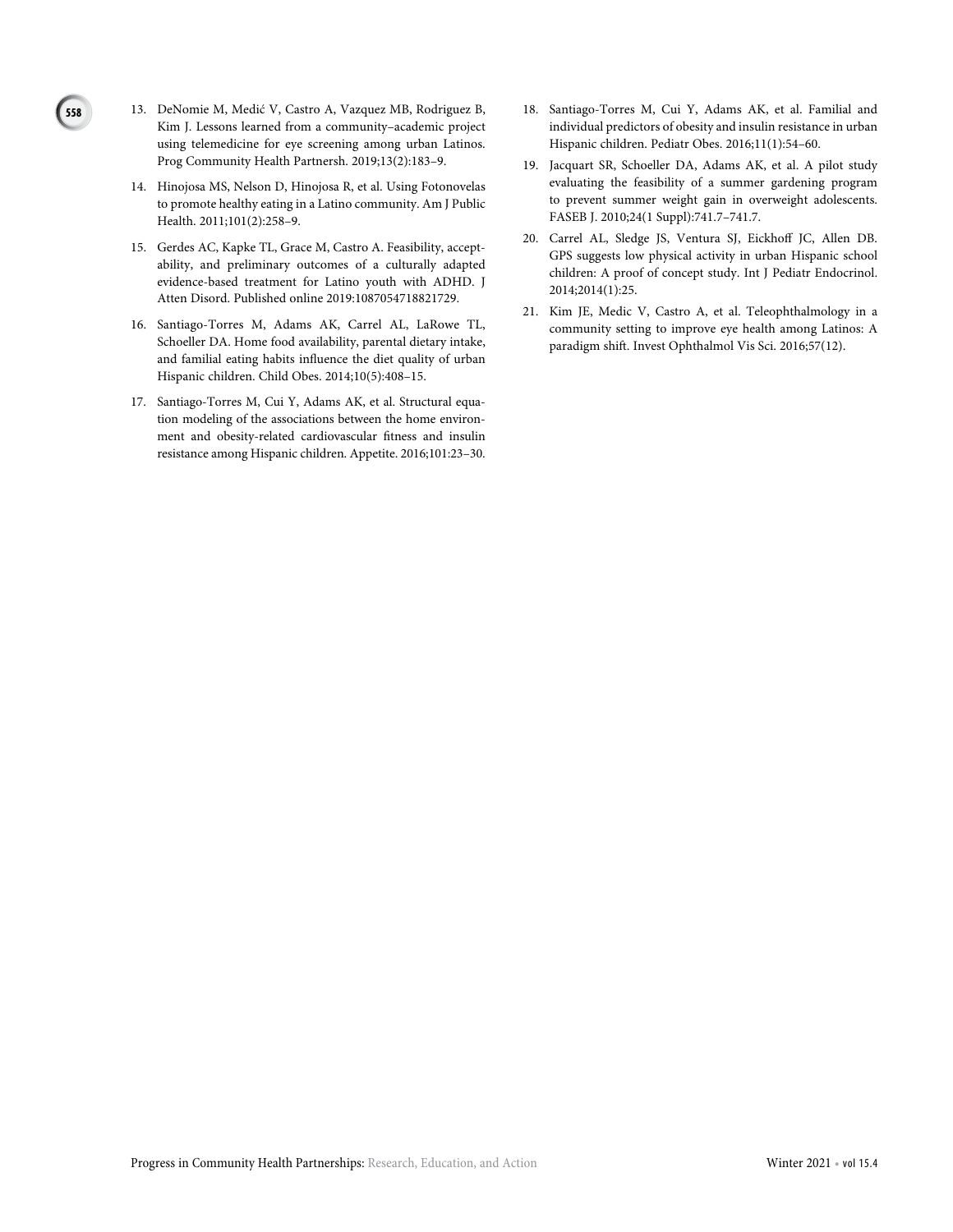#### **APPENDIX 1: UCC HEALTH RESEARCH PROGRAM INFRASTRUCTURE**



#### Development of the UCC Health Research Department (2009-2021)







**559**